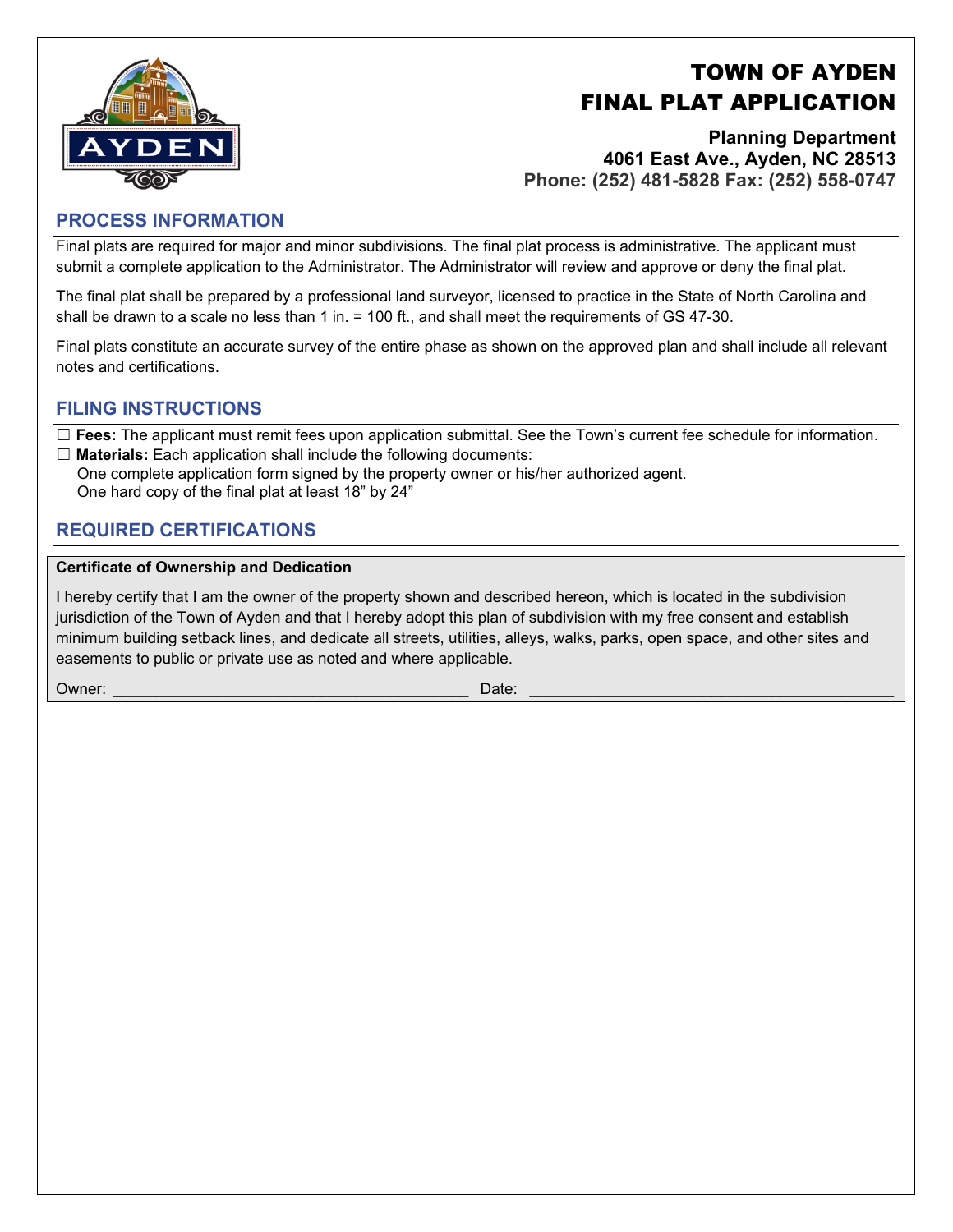| <b>Certificate of Survey and Accuracy</b>                                                                                                                                                                                              |
|----------------------------------------------------------------------------------------------------------------------------------------------------------------------------------------------------------------------------------------|
|                                                                                                                                                                                                                                        |
| an actual survey made under my supervision (deed description recorded in Book _____________, Page ___________,                                                                                                                         |
| etc.); that the boundaries not surveyed are shown as broken lines plotted from information found in Book ___________,                                                                                                                  |
| Page __________; that this plat was prepared in accordance with NCGS 47-30 as amended. Witness my original                                                                                                                             |
|                                                                                                                                                                                                                                        |
|                                                                                                                                                                                                                                        |
|                                                                                                                                                                                                                                        |
| following as indicated:                                                                                                                                                                                                                |
| 1. That the survey creates a subdivision of land within the area of a county or municipality that has an ordinance that<br>regulates parcels of land.                                                                                  |
| 2. that the survey is located in such portion of a county or municipality that is unregulated as to an ordinance that<br>regulates parcels of land.                                                                                    |
| 3. That the survey is of an existing parcel or parcels of land.                                                                                                                                                                        |
| 4. That the survey of another category such as the recombination of existing parcels, a court-ordered survey, and other<br>exception to the definition of a subdivision.                                                               |
| 5. That the information available to the surveyor is such that the surveyor is unable to make a determination to the best of<br>his or her professional ability as to provisions contained in $1 - 4$ above.                           |
|                                                                                                                                                                                                                                        |
| Registration Number: Network and Contact the Contact of the Contact of the Contact of the Contact of the Contact of the Contact of the Contact of the Contact of the Contact of the Contact of the Contact of the Contact of t         |
| <b>Notarization</b>                                                                                                                                                                                                                    |
|                                                                                                                                                                                                                                        |
| I, a Notary Public of the County and State aforesaid, certify that [100] [100] [100] [100] [100] [100] [100] [100] [100] [100] [100] [100] [100] [100] [100] [100] [100] [100] [100] [100] [100] [100] [100] [100] [100] [100]         |
| a registered land surveyor, personally appeared before me this day and acknowledged the execution of the foregoing                                                                                                                     |
| instrument. Witness my hand and official stamp or seal, this                                                                                                                                                                           |
|                                                                                                                                                                                                                                        |
| Notary Public League and Contract Contract Contract Contract Contract Contract Contract Contract Contract Contract Contract Contract Contract Contract Contract Contract Contract Contract Contract Contract Contract Contract         |
|                                                                                                                                                                                                                                        |
| My Commission expires: with the commission expires of the contract of the contract of the contract of the contract of the contract of the contract of the contract of the contract of the contract of the contract of the cont         |
| <b>Certificate for Approval for Recording</b>                                                                                                                                                                                          |
| Administrator and Review Officer of Pitt County, certify that                                                                                                                                                                          |
| this plat creates a subdivision subject to an in accordance with the Town of Ayden Unified Development Ordinance, and<br>that it meets all statutory requirements for recording in the Office of the Register of Deeds of Pitt County. |
|                                                                                                                                                                                                                                        |
|                                                                                                                                                                                                                                        |
|                                                                                                                                                                                                                                        |
|                                                                                                                                                                                                                                        |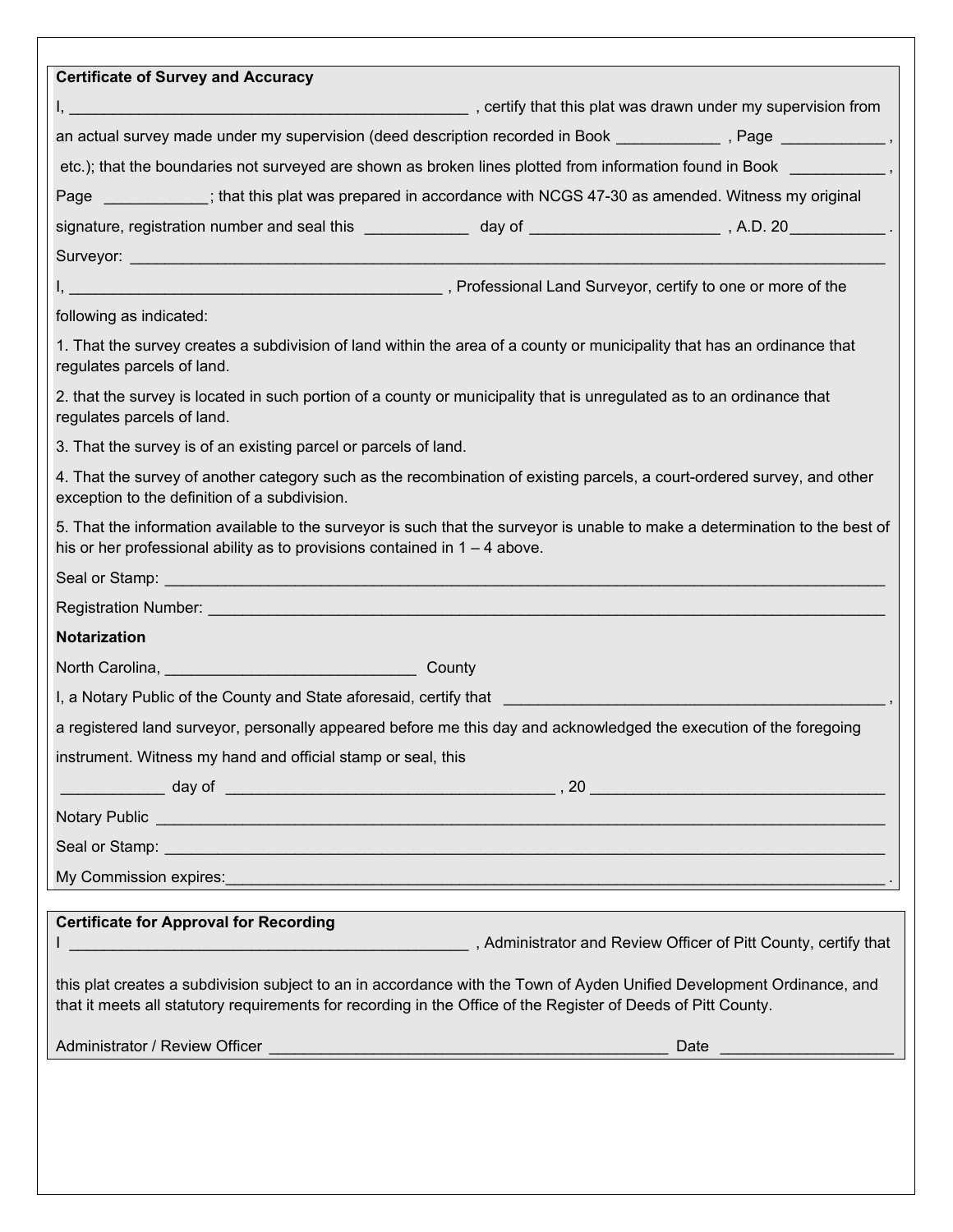## **OTHER CERTIFICATIONS**

#### **Certificate of Approval of the Design and Installation of Streets, Utilities, and Other Required Improvements**

I hereby certify that all streets, utilities, and other required improvements have been installed in accordance with NC Department of Transportation and Town of Ayden inspections and specifications and standards, or that guarantees of the installation of the required improvements in an amount and manner satisfactory to the Town of Ayden has been received, and that the filing fee for this plat as set forth in the Town's fee schedule, has been paid.

Administrator:

 ${\sf Date:}\quad$ 

#### **Certificate of Disclosure; Pitt County Floodplain Management Regulations**

I (we) hereby certify that prior to entering any agreement or any conveyance with a prospective buyer, I (we) shall prepare and sign, and the buyer of the subject real estate shall receive and sign a statement which fully and accurately discloses that the subject real estate, or a portion of the subject real estate, is located within a flood hazard area and that the buyer must satisfy the requirements of the Pitt County floodplain management regulations prior to the issuance of building permits.

Owner's Signature: \_\_\_\_\_\_\_\_\_\_\_\_\_\_\_\_\_\_\_\_\_\_\_\_\_\_\_\_\_\_\_\_\_\_\_\_\_\_\_\_\_\_\_\_\_\_\_\_\_\_\_\_\_\_\_\_\_\_\_\_\_\_\_\_\_\_\_\_\_\_\_\_\_\_\_\_\_\_\_\_

Date: \_\_\_\_\_\_\_\_\_\_\_\_\_\_\_\_\_\_\_\_\_\_\_\_\_\_\_\_\_\_\_\_\_\_\_\_\_\_\_\_\_\_\_\_\_\_\_\_\_\_\_\_\_\_\_\_\_\_\_\_\_\_\_\_\_\_\_\_\_\_\_\_\_\_\_\_\_\_\_\_\_\_\_\_\_\_\_\_\_\_\_

#### **Acknowledgement of Compliance (Private Developments)**

I, (name of developer and / or seller) hereby certifies that the streets, parks, open space, or other areas delineated hereon and dedicated to private use, and all traffic markings and control devices shall not be the responsibility of the public or the municipality, acting on behalf of the public, to maintain. Furthermore, prior to entering any agreement or any conveyance with any prospective buyer, I shall prepare and sign, and the buyer of the subject real estate shall receive and sign, an acknowledgement of receipt of a disclosure statement. The disclosure statement shall fully and completely disclose the private areas and include an examination of the consequences and responsibility as to the maintenance of the private areas, and shall fully and accurately disclose the party or parties upon whom the responsibility for construction and maintenance of such private areas shall rest.

Signature of Developer and/or Seller

 ${\sf Date} \begin{minipage}{12.5ex} {\small \textsf{Date}} {\small \textsf{Date}} {\small \textsf{Date}} {\small \textsf{Date}} {\small \textsf{Date}} {\small \textsf{Date}} {\small \textsf{Date}} {\small \textsf{Date}} {\small \textsf{Date}} {\small \textsf{Date}} {\small \textsf{Date}} {\small \textsf{Date}} {\small \textsf{Date}} {\small \textsf{Date}} {\small \textsf{Date}} {\small \textsf{Date}} {\small \textsf{Date}} {\small \textsf{Date}} {\small \textsf{Date}} {\small \textsf{Date}} {\small \textsf{Date}} {\small \textsf{Date}} {\small \textsf{Date}} {\small \textsf{Date}} {\small \textsf{Date}} {\small \$ 

#### **Street Maintenance Disclosure**

Maintenance of public street(s) shown on this plat is (are) intended to be the responsibility of the NCDOT or Town of Ayden, provided that all requirements for acceptance or met. Until such time as the NCDO or Town of Ayden, provided that all requirements for the acceptance are met. Until such time as the NCDOT or Town of Ayden accepts the street(s), I (we) will provide for necessary maintenance. (Note: This statement shall not serve as a substitute for any other statutory disclosure requirements.)

Owner's or Owners' Signature: \_\_\_\_\_\_\_\_\_\_\_\_\_\_\_\_\_\_\_\_\_\_\_\_\_\_\_\_\_\_\_\_\_\_\_\_\_\_\_\_\_\_\_\_\_\_\_\_\_\_\_\_\_\_\_\_\_\_\_\_\_\_\_\_\_\_\_\_\_\_\_\_

Date: \_\_\_\_\_\_\_\_\_\_\_\_\_\_\_\_\_\_\_\_\_\_\_\_\_\_\_\_\_\_\_\_\_\_\_\_\_\_\_\_\_\_\_\_\_\_\_\_\_\_\_\_\_\_\_\_\_\_\_\_\_\_\_\_\_\_\_\_\_\_\_\_\_\_\_\_\_\_\_\_\_\_\_\_\_\_\_\_\_\_\_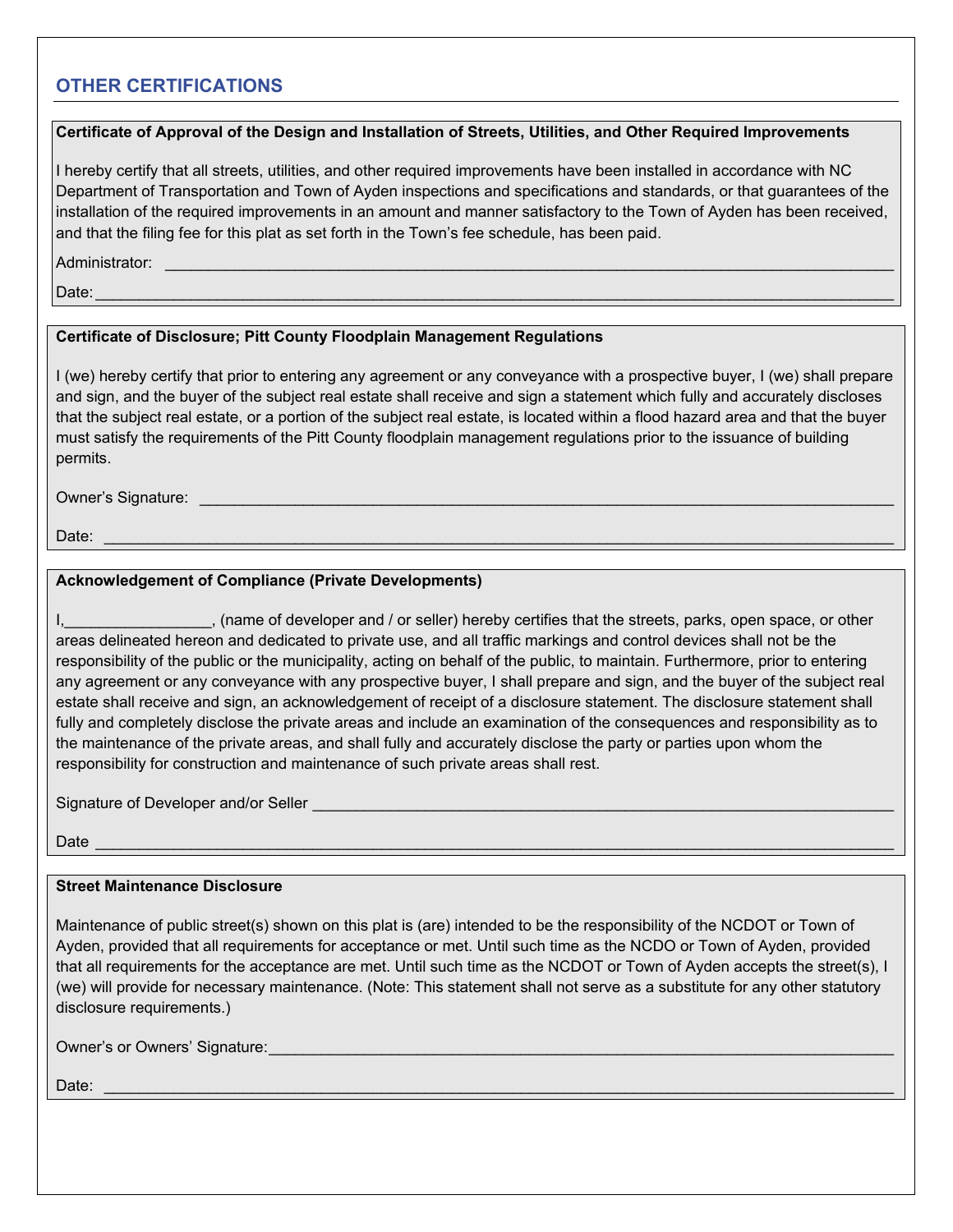## **REQUIRED INFORMATION**

| <b>Title Block Containing:</b><br>-Property Designation<br>-Name of Owner<br>-Location (including township, county, and state)<br>-Date or dates survey was conducted and plat prepared<br>-A scale of drawing in feet per inch listed in words or figures<br>-A bar graph<br>-Name, address, registration number, and seal of the Registered Land Surveyor |
|-------------------------------------------------------------------------------------------------------------------------------------------------------------------------------------------------------------------------------------------------------------------------------------------------------------------------------------------------------------|
| The name of the subdivider                                                                                                                                                                                                                                                                                                                                  |
| A sketch vicinity map showing the relationship between the proposed subdivision and surrounding area.<br>Scale: 1" = 400'                                                                                                                                                                                                                                   |
| Corporate limits, township boundaries, county lines if on the subdivision tract                                                                                                                                                                                                                                                                             |
| The names, addresses, and telephone numbers of all owners, mortgagees, registered land surveyors, land planners, architects,<br>landscape architects, and professional engineers responsible for the subdivision                                                                                                                                            |
| The registration numbers and seals of the professional engineers                                                                                                                                                                                                                                                                                            |
| Date of plat preparation                                                                                                                                                                                                                                                                                                                                    |
| North arrow and orientation                                                                                                                                                                                                                                                                                                                                 |
| The boundaries of the tract or portion thereof to be subdivided, distinctly and accurately represented with all bearings and distances<br>shown                                                                                                                                                                                                             |
| The names of owners of adjoining property                                                                                                                                                                                                                                                                                                                   |
| The names of any adjoining subdivisions of record or proposed and under review                                                                                                                                                                                                                                                                              |
| Building line minimum                                                                                                                                                                                                                                                                                                                                       |
| The zoning classifications of the tract to be subdivided and adjoining properties                                                                                                                                                                                                                                                                           |
| Scale: 1" = 100' or less                                                                                                                                                                                                                                                                                                                                    |
| Proposed lot lines, lot and block numbers, and approximate dimensions                                                                                                                                                                                                                                                                                       |
| The lots numbered consecutively throughout the subdivision                                                                                                                                                                                                                                                                                                  |
| 100-year floodplain delineation                                                                                                                                                                                                                                                                                                                             |
| The exact location of the flood hazard, floodway, and floodway fringe areas from the FIRM                                                                                                                                                                                                                                                                   |
| The following data concerning streets:                                                                                                                                                                                                                                                                                                                      |
| -Proposed public streets                                                                                                                                                                                                                                                                                                                                    |
| -Proposed private streets                                                                                                                                                                                                                                                                                                                                   |
| -Existing and platted streets on adjoining properties and in the proposed subdivision                                                                                                                                                                                                                                                                       |
| -Rights-of-way, location, and dimensions in accordance with the UDO                                                                                                                                                                                                                                                                                         |
| -Pavement widths                                                                                                                                                                                                                                                                                                                                            |
| -Approximate grades                                                                                                                                                                                                                                                                                                                                         |
| -Design engineering data for all corners and curves                                                                                                                                                                                                                                                                                                         |
| -Typical street cross-sections                                                                                                                                                                                                                                                                                                                              |
| -Street names                                                                                                                                                                                                                                                                                                                                               |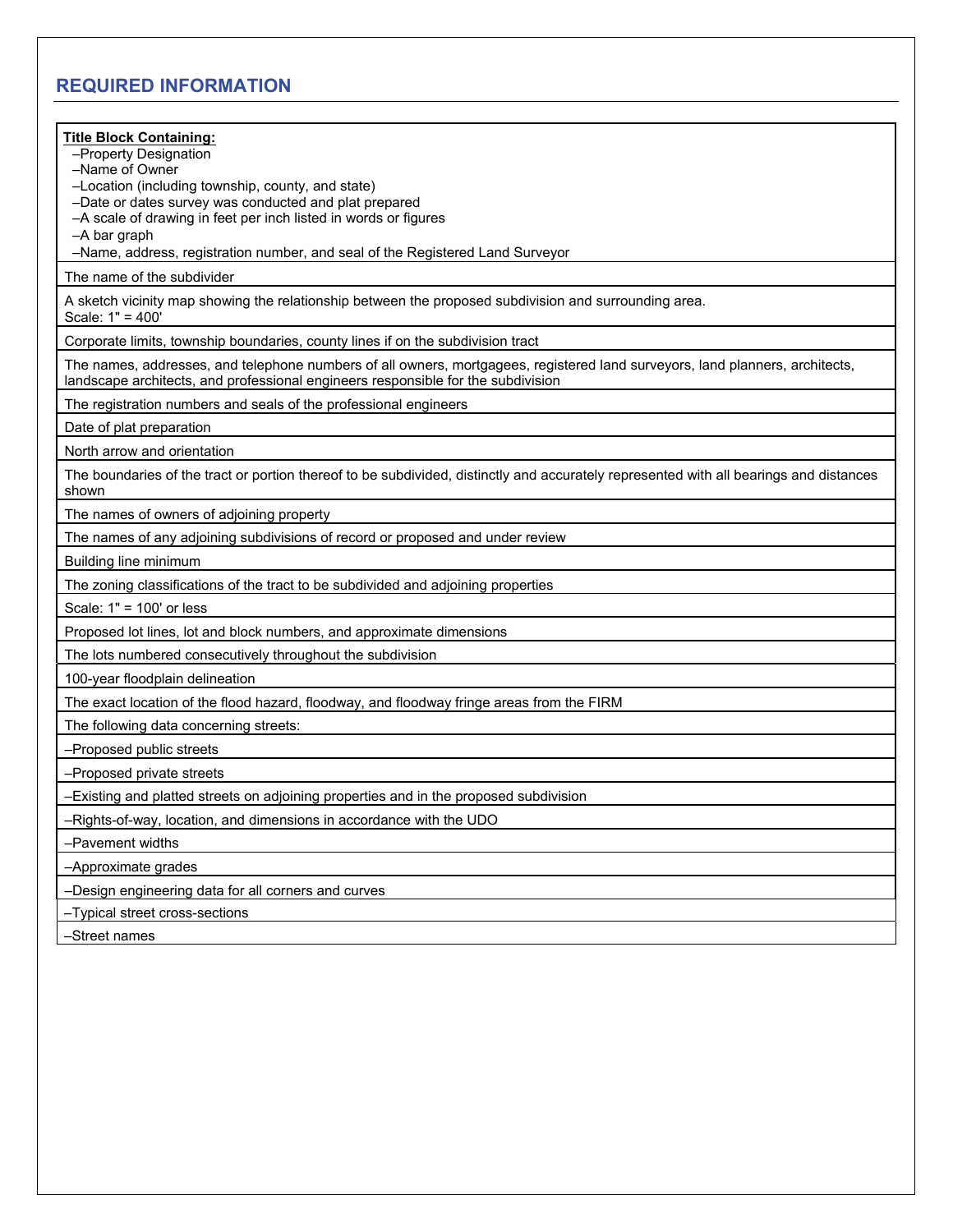#### **Information:**

–Type of street dedication; all streets must be designated "public." The subdivider must submit all public street plans to the Administrator for approval prior to preliminary plat approval. Where public streets are involved which will not be dedicated to the Town of Ayden, the subdivider must submit the following documents to the NC Department of Transportation District Highway Office for review: a complete site layout, including any future expansion anticipated; horizontal alignment indicating general curve data on site layout plan; vertical alignment indicated by percent grade, PI station and vertical curve length on site plan layout; the District Engineer may require the plotting of the ground profile and grade line for roads where special conditions or problems exist; typical section indicating the pavement design and width and the slopes, widths, and details for either the curb and gutter or the shoulder and ditch proposed; drainage facilities and drainage areas

–Where streets are dedicated to the public, but not accepted into the Town of Ayden system or the state system before lots are sold, a statement explaining the status of the street in accordance with this Ordinance

–Utility and other easements

–Riding trails

–Natural buffers

–Pedestrian or bicycle paths

–Parks and recreation areas with specific type indicated

–Areas to be dedicated to or reserved for public use

–Areas to be used for purposes other than residential with the zoning classification of each stated

–Acreage in total tract to be subdivided

–Sufficient engineering data to determine readily and reproduce on the ground every straight or curved line, street line, lot line, right-of-way line, easement line, and setback line, including dimensions, bearings, or deflection angles, radii, central angles, and tangent distance for the center line of curved property lines that are not the boundary line of curved streets. All dimensions shall be measured to the nearest one-tenth of a foot and all angles to the nearest minute

–The accurate locations and descriptions of all monuments, markers, and control points

–A copy of any proposed deed restrictions or similar covenants. Such restrictions are mandatory when private recreation areas or open space areas are established

–404 wetland areas as determined by the Wilmington District office of the U.S. Army Corps of Engineers

–All certifications required in Section 710.150 – Certifications for Final Plats in the UDO.

–All mapping shall comply with NCGS 47-30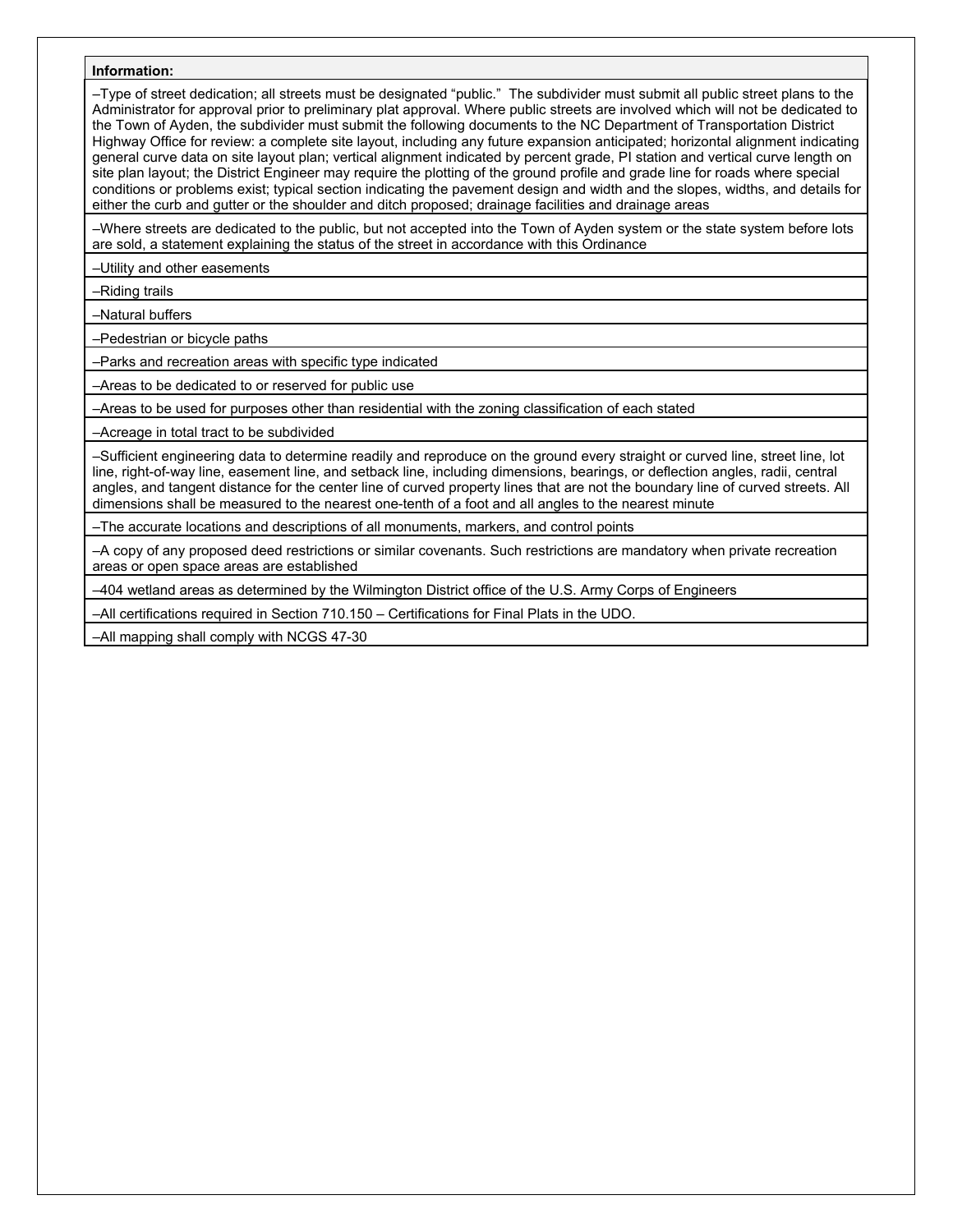

# TOWN OF AYDEN FINAL PLAT APPLICATION

## **GENERAL INFORMATION**

| Jurisdiction: $\Box$ Corporate Limits | $\Box$ ETJ |  |
|---------------------------------------|------------|--|
|                                       |            |  |
|                                       |            |  |
|                                       |            |  |
|                                       |            |  |
| <b>CONTACT INFORMATION</b>            |            |  |
|                                       |            |  |
|                                       |            |  |
|                                       |            |  |
|                                       |            |  |
|                                       |            |  |
|                                       |            |  |
|                                       |            |  |
|                                       |            |  |
|                                       |            |  |
|                                       |            |  |
|                                       |            |  |
|                                       |            |  |

#### **SIGNATURE**

The undersigned property owner, or duly authorized agent/representative thereof certifies that this application and the foregoing answers, statements, and other information herewith submitted are in all respects true and correct to the best of their knowledge and belief, with the understanding that any incorrect information submitted may result in the delay or rescheduling of the required public hearing and may result in the revocation of this application. I hereby authorize the Town of Ayden to review this request, visit the site, and contact any appropriate design professional in relation to questions generated as a result of the review.

Applicant Printed Name: \_\_\_\_\_\_\_\_\_\_\_\_\_\_\_\_\_\_\_\_\_\_\_\_\_\_\_\_\_\_\_\_\_\_\_\_\_\_\_\_\_\_\_\_\_\_\_\_\_\_\_\_\_\_\_\_\_\_\_\_\_\_\_\_\_\_\_\_\_\_\_\_\_\_\_\_

Applicant Signature: \_\_\_\_\_\_\_\_\_\_\_\_\_\_\_\_\_\_\_\_\_\_\_\_\_\_\_\_\_\_\_\_\_\_\_\_\_\_\_\_\_\_\_\_\_\_\_\_\_\_\_\_\_\_\_\_\_\_\_\_\_\_\_\_\_\_\_\_\_\_\_\_\_\_\_\_\_\_\_\_

Date: \_\_\_\_\_\_\_\_\_\_\_\_\_\_\_\_\_\_\_\_\_\_\_\_\_\_\_\_\_\_\_\_\_\_\_\_\_\_\_\_\_\_\_\_\_\_\_\_\_\_\_\_\_\_\_\_\_\_\_\_\_\_\_\_\_\_\_\_\_\_\_\_\_\_\_\_\_\_\_\_\_\_\_\_\_\_\_\_\_\_\_

Final Plat Application 1